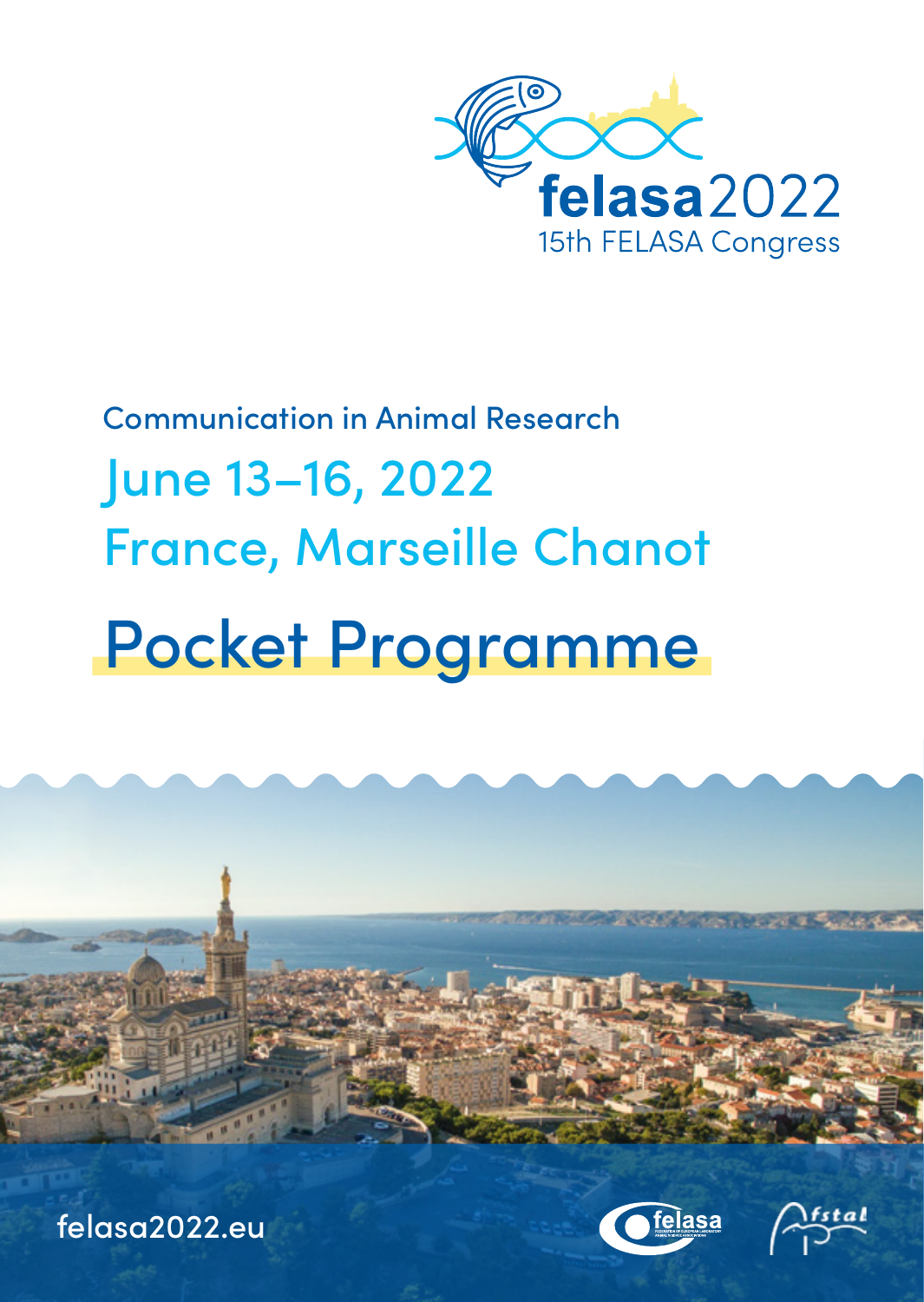



#### Proud partners since 2008, Sychem and **Steelco are experts in decontamination**

Together, we offer a range of autoclaves, washers, animal containment workstations and more!

Customization, Innovation, Excellence.







Miele

**STAND** 

60

Group Member

sychem.co.uk

Each of our customer is different



steelcogroup.com

For each customer we have a **Sunday 12 June 2022** 

#### Programme overview



**Your experienced Swiss partner for all laboratory animal diets**

Quality and service − Successful together



T. +41 61 816 16 16 www.kliba-nafag.ch info@kliba-nafag.ch

GRANOVIT AG Rinaustrasse 380 CH-4303 Kaiseraugst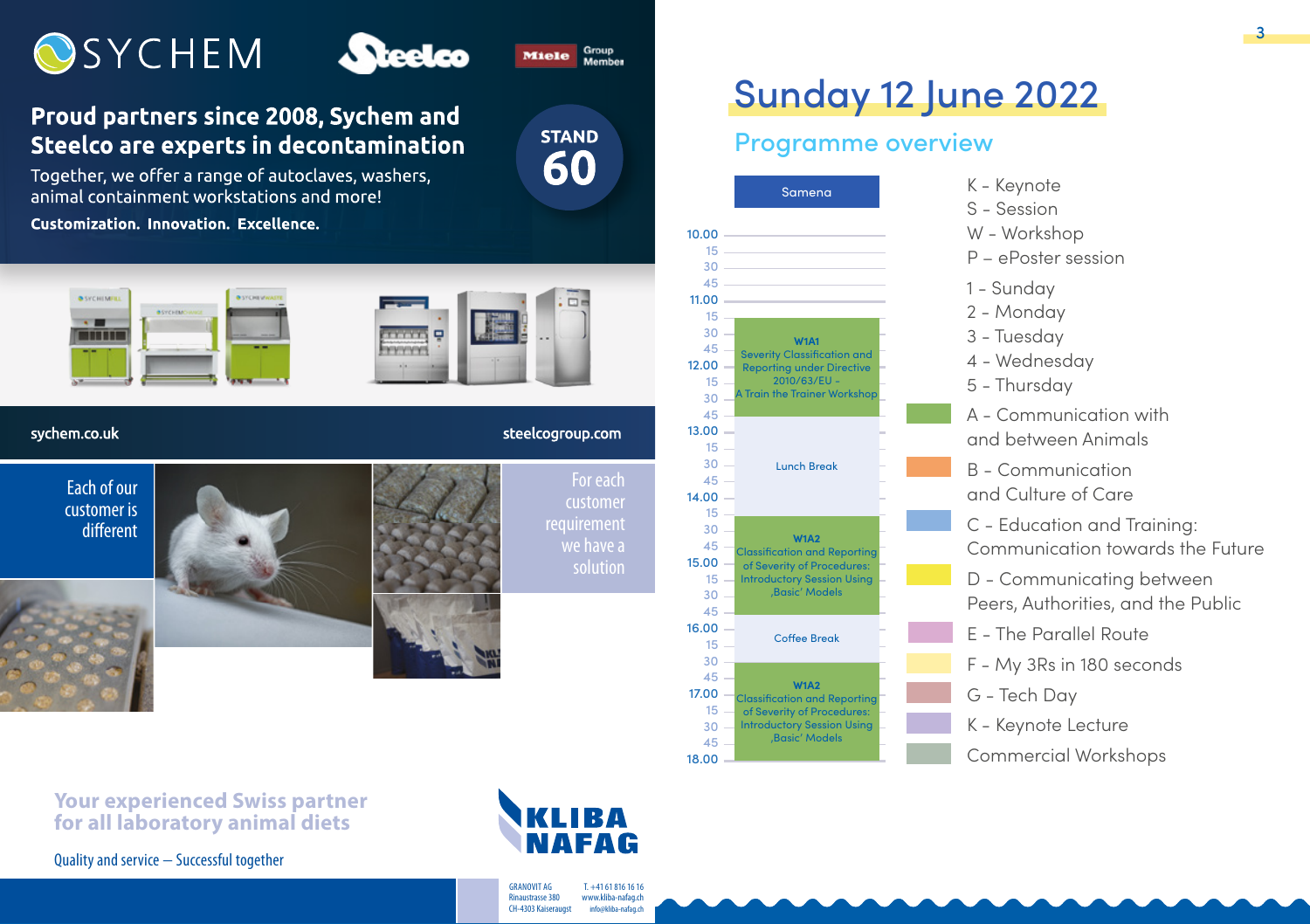# Monday June 13 2022 **Programme overview**

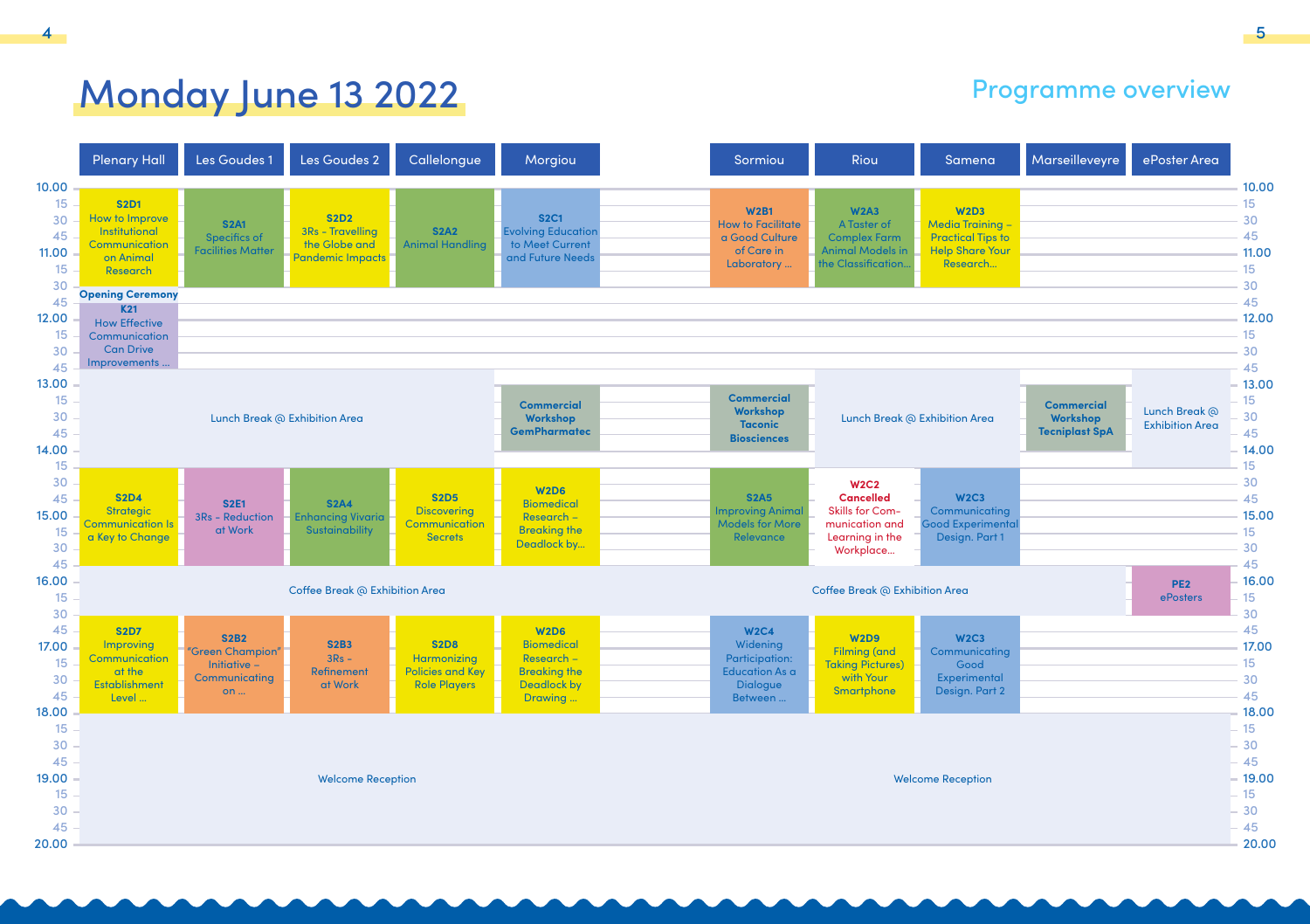## Tuesday June 14 2022 **Programme overview**

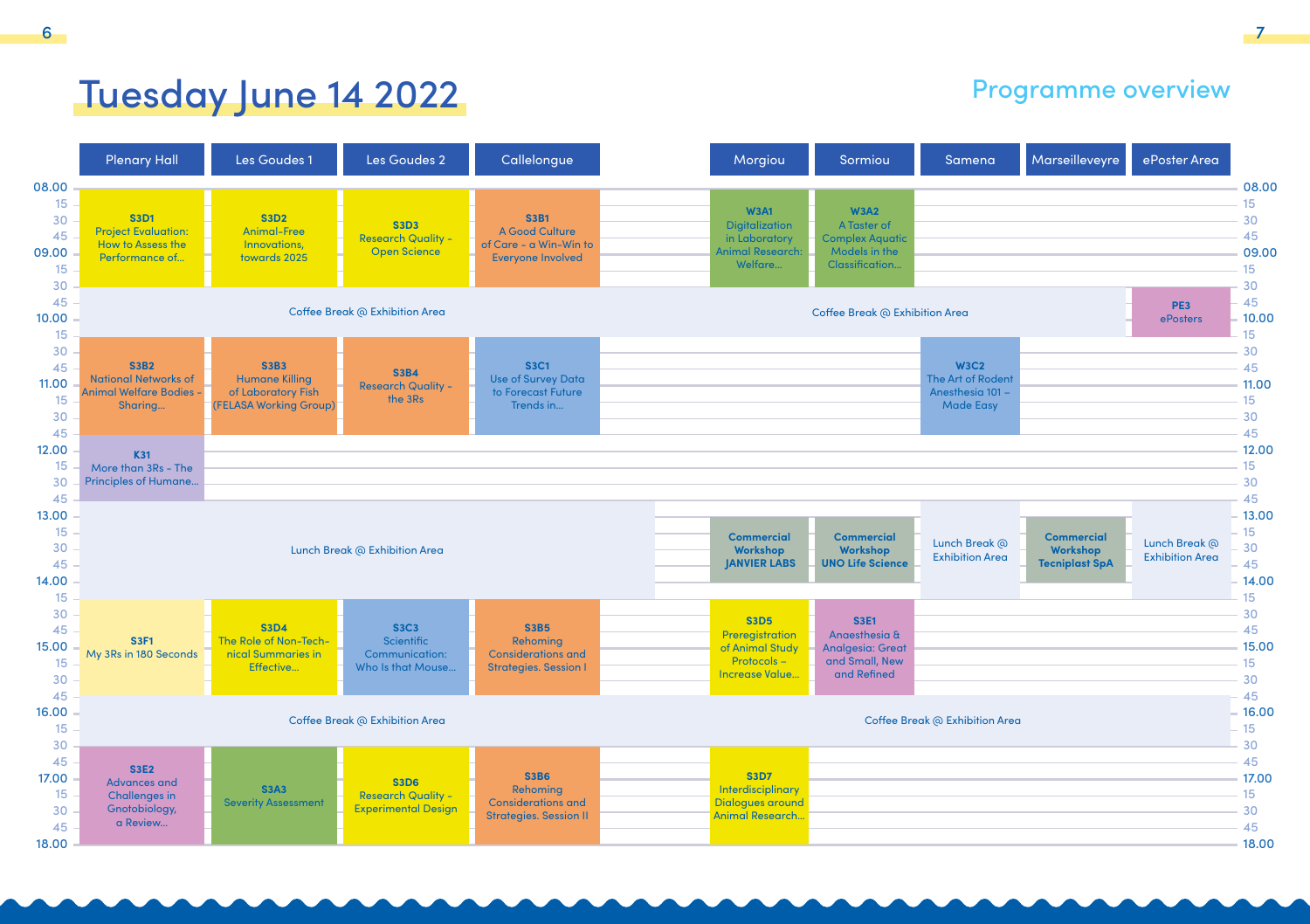## Wednesday 15 June 2022 **Programme overview**

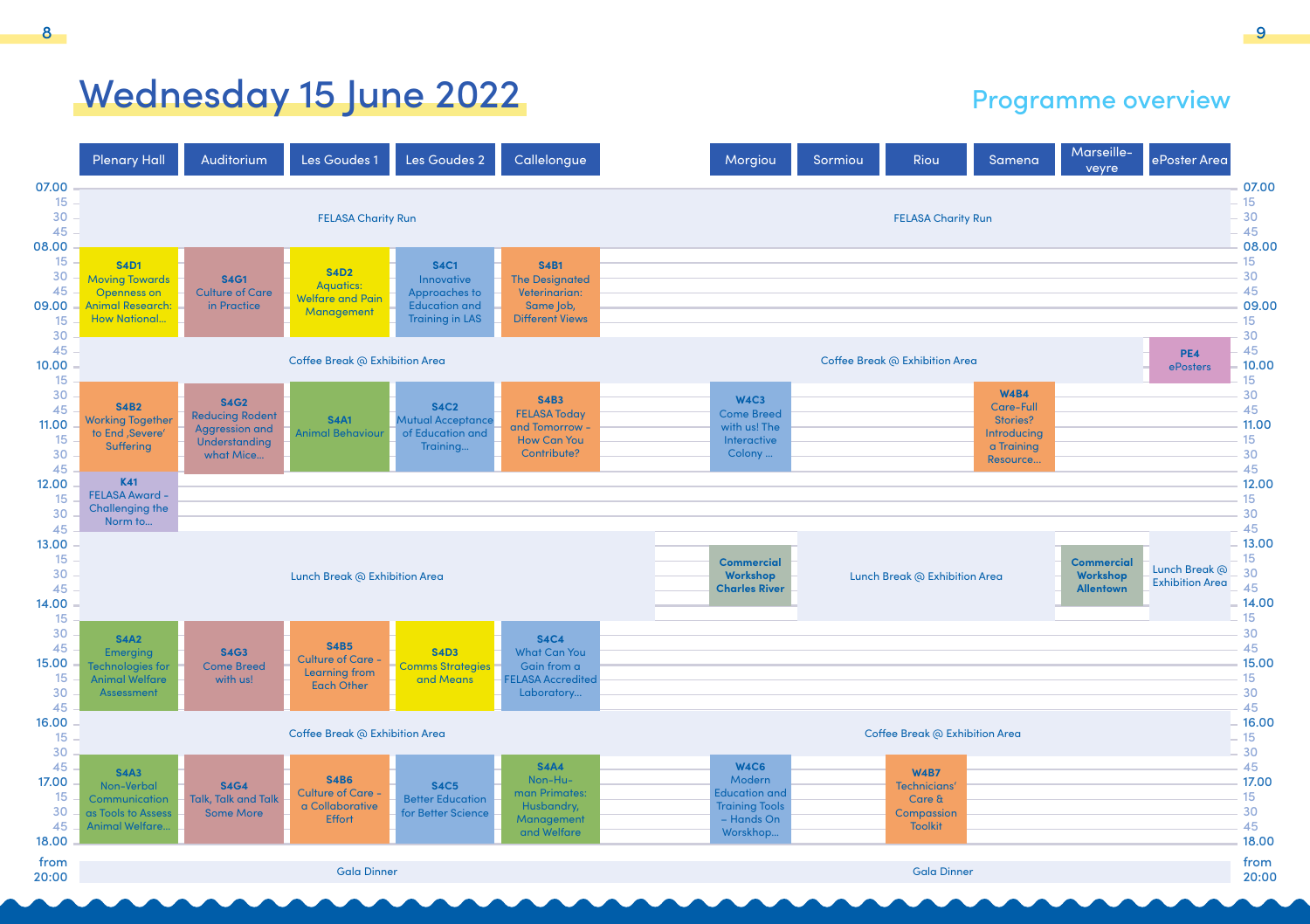## Thursday June 16 2022

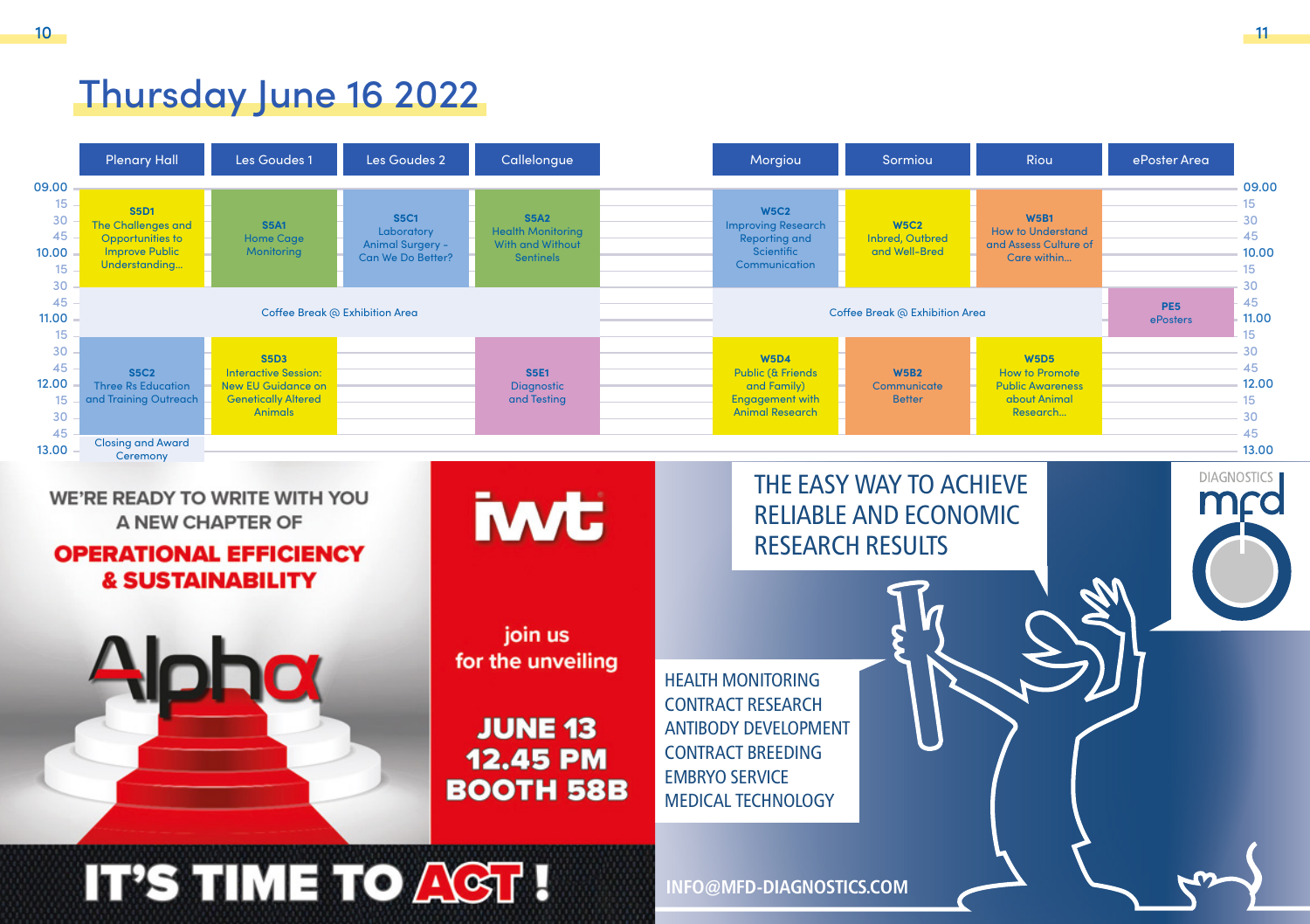### Overview Marseille Chanot



## Palais des Congrès 1st floor

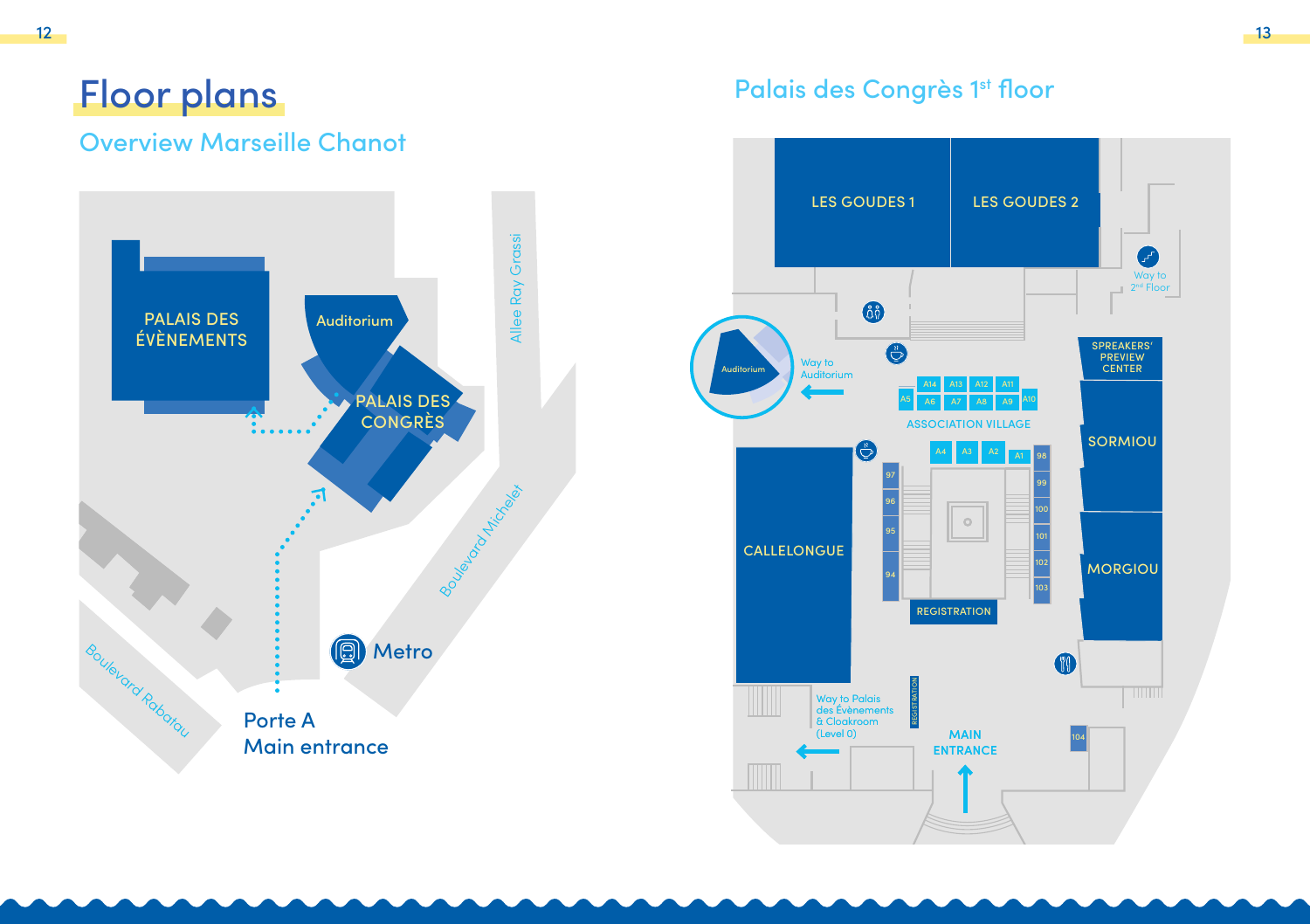### Palais des Congrès 2<sup>nd</sup> floor



## List of exhibitors

#### Palais des Congrès – Exhibitors

| <b>ACTEMIUM NDT-P&amp;S</b>         | 96  |
|-------------------------------------|-----|
| <b>BARBICAN BRAILLON COLD CHAIN</b> | 94  |
| <b>Biotrans Logistics GmbH</b>      | 104 |
| <b>BioVolume Ltd</b>                | 102 |
| <b>BodyCAP</b>                      | 95  |
| Rees Scientific                     | 103 |
| <b>LGC Biosearch Technologies</b>   | 99  |
| <b>SONIDEL Limited</b>              | 98  |
| <b>SOURALIT</b>                     | 97  |
| SwifTAG Systems                     | 101 |
| <b>VILBER BIO IMAGING</b>           | 100 |

#### Palais des Congrès – Associations

| <b>AALAS</b>                                        | A1              |
|-----------------------------------------------------|-----------------|
| <b>AFSTAL</b>                                       | A4              |
| Animal Research Tomorrow                            | A11             |
| <b>DALAS</b>                                        | A7              |
| European Animal Research Association                | A <sub>10</sub> |
| European College of Laboratory Animal Medicine      | A13             |
| <b>European Commission</b>                          | A2              |
| <b>ESLAV</b>                                        | A14             |
| FELASA                                              | A3              |
| Fondazione Guido Bernardini                         | A12             |
| <b>HSBLAS</b>                                       | A6              |
| International Council for Laboratory Animal Science | A9              |
| Laboratory Animals Limited                          | A8              |
| Zebrafish Husbandry Association                     | A <sub>5</sub>  |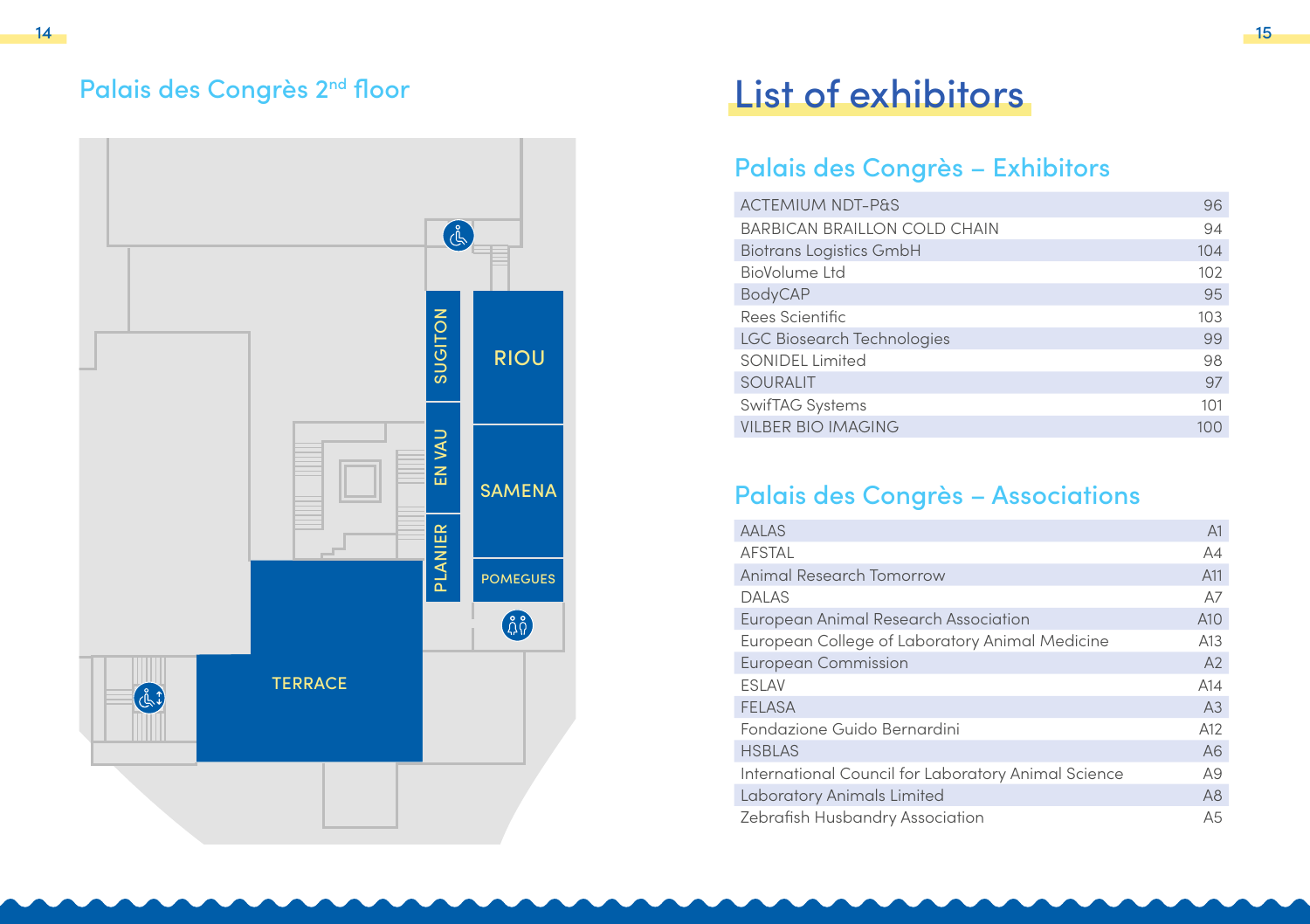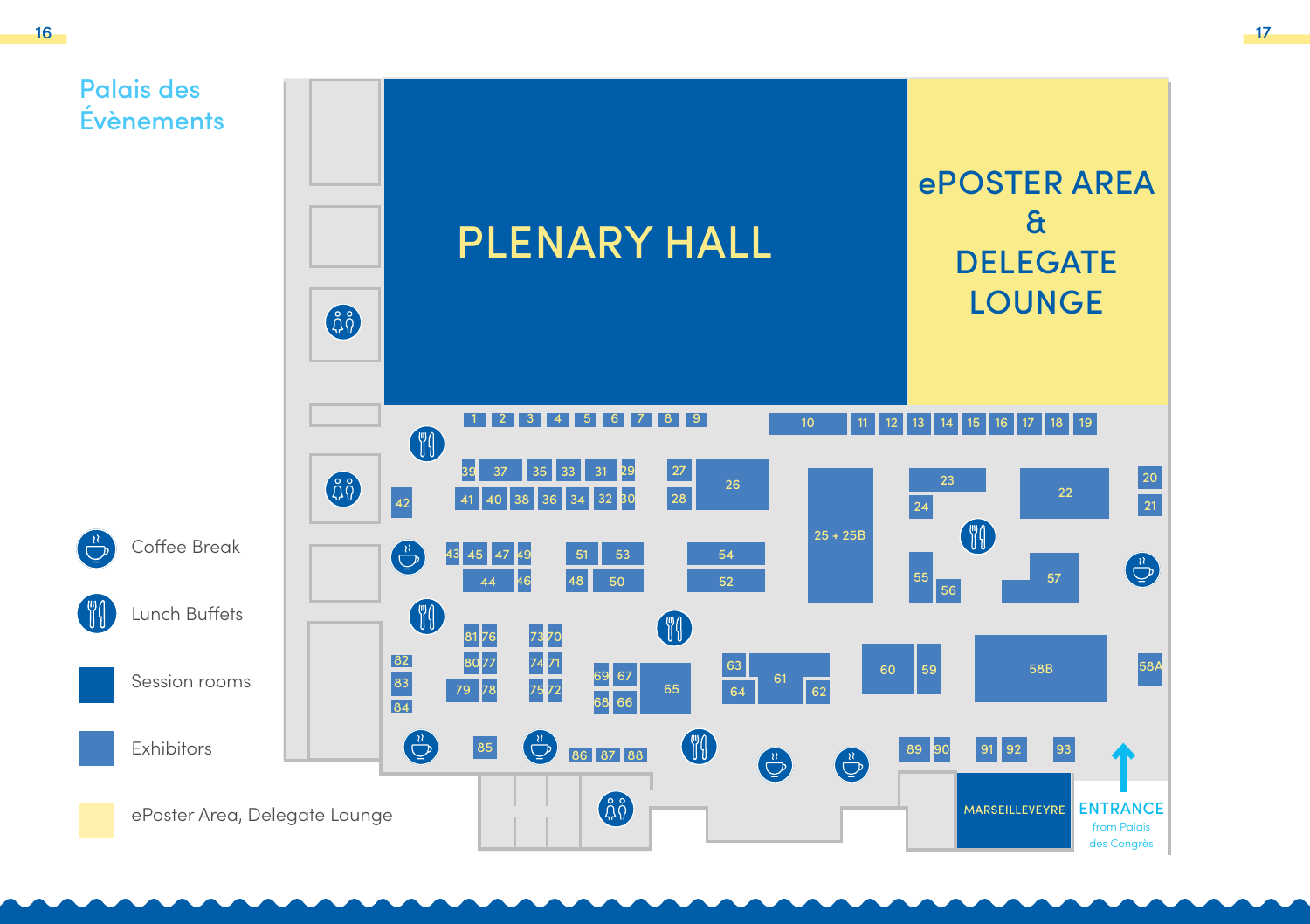## List of exhibitors

| <b>AAALAC</b> International | 91             | Envigo                            | 50 |
|-----------------------------|----------------|-----------------------------------|----|
| <b>ABEDD</b>                | 92             | <b>EQUIPEMENT</b>                 | 38 |
| <b>AFIAS</b>                | $\overline{4}$ | <b>VETERINAIRE MINERVE</b>        |    |
| Allentown                   | 25             | Erlab-Noroit                      | 40 |
| Altromin Spezialfutter      |                | <b>ETISENSE</b>                   | 76 |
| GmbH & Co. KG               | 61             | EuroBioConcept                    | 66 |
| Animalab                    | 6              | Fine Science Tools GmbH           | 19 |
| Animal Care Systems, Inc    | 34             | Fluisense                         | 39 |
| Animalliance                | 90             | <b>FUJIFILM VisualSonics</b>      | 9  |
| ANIOS - AN ECOLAB           | 33             | Galilei Software GmbH             | 63 |
| <b>COMPANY</b>              |                | GemPharmatech                     | 65 |
| AnLab, Ltd.                 | 1              | <b>GIRCOR</b>                     | 81 |
| a-tune software AG          | 62             | <b>GRANOVIT AG -</b>              | 69 |
| <b>Avidity Science</b>      | 26             | <b>KLIBA NAFAG</b>                |    |
| bioBUBBLE, Inc.             | 93             | Gruenberg - TPS                   | 30 |
| <b>BIOLOG-ANIMAL</b>        | 41             | <b>GVG Diagnostics &amp;</b>      | 74 |
| Bionomous SA                | 71             | <b>Genetic Monitoring</b>         |    |
| <b>BIOSEB</b>               | 64             | Hartelust                         | 86 |
| <b>BIOQUELL -</b>           | 33             | Harvard Biosciences               | 46 |
| AN ECOLAB COMPANY           |                | <b>IDEXX BioAnalytics</b>         | 14 |
| Brain & Software            | 88             | InnoSer &                         | 70 |
| International - ENOS        |                | Connected-Pathology               |    |
| Carfil Quality              | 85             | Innovive                          | 23 |
| Charles River               | 22             | Instech Laboratories              | 18 |
| Cisa Production Srl         | 17             | Institute of Animal Tech-         | 29 |
| Danio Lab                   | 3              | nology                            |    |
| Datesand I td               | 42             | IPS Product Supplies Ltd.         | 24 |
| Dustcontrol GmbH            | 12             | <b>JANVIER LABS</b>               | 57 |
| Ecolab                      | 33             | <b>ICE BIOTECHNOLOGY</b>          | 56 |
| Ellegaard Göttingen         | 2              | Kent Scientific Corporation       | 89 |
| Minipigs A/S                |                | Korea Mouse<br>Phenotyping Center | 16 |

| Laboratory Animal                                     | 87  | S        |
|-------------------------------------------------------|-----|----------|
| <b>Science Association</b>                            |     | S        |
| Labotect GmbH                                         | 8   | S        |
| Lammers Systemtechnik<br>GmbH & Co.KG                 | 36  | S        |
|                                                       |     | S        |
| LBS<br>(Serving Biotechnology)                        | 27  | S        |
| <b>LEEC Limited</b>                                   | 51  | C        |
| Lomir Biomedical                                      | 80  | S<br>T   |
| <b>Marshall Bioresources</b>                          | 44  | T        |
| <b>MATACHANA</b>                                      | 25B | Τ        |
| MatTek In Vitro Life Sci-<br>ence Laboratories s.r.o. | 43  | T        |
| mfd Diagnostics GmbH                                  | 31  | Τ        |
| <b>MMM Group</b>                                      | 79  | T        |
| NKP-Isotec                                            | 48  | Τ        |
| NorayBio Software                                     | 21  | T        |
| <b>NuAire</b>                                         | 13  | ι<br>С   |
| Oxy'Pharm                                             | 47  | l        |
| PerkinElmer                                           | 82  | V        |
| <b>PLAISANT SRL</b>                                   | 72  | $\times$ |
| <b>PLANKTOVIE</b>                                     | 75  | Z        |
| <b>PLAS-LABS</b>                                      | 11  | Z        |
| Plexx BV                                              | 54  |          |
| <b>QM Diagnostics</b>                                 | 61  |          |
| ReMeDi Logistics                                      | 83  |          |
| Research Diets, Inc.                                  | 28  |          |
| <b>SAFE Complete Care</b><br>Competence               | 10  |          |
| SAI Infusion Technologies                             | 78  |          |
| SARSTEDT FRANCE SARL                                  | 67  |          |

## Palais des Évènements

| <b>SCANBUR</b>                 | 53          |
|--------------------------------|-------------|
| Scionics                       | 49          |
| <b>SERLAB</b>                  | 68          |
| <b>SIDJI</b>                   | 7           |
| SoftMouse.NET                  | 35          |
| ssniff Spezialdiäten<br>GmbH   | 45          |
| Steelco Spa                    | 60          |
| <b>Taconic Biosciences</b>     | 37          |
| <b>TAPVEI</b>                  | 61          |
| <b>Tecniplast SpA</b>          | $58A + 58B$ |
| <b>TEMSEGA</b>                 | 52          |
| Transnetyx                     | 59          |
| <b>Triple A Trading</b>        | 32          |
| <b>TSE Systems GmbH</b>        | 77          |
| Turner Scientific, LLC         | 5           |
| Unified Information<br>Devices | 73          |
| <b>UNO Life Science</b>        | 55          |
| <b>VRL</b> Laboratories        | 20          |
| <b>XpressBio</b>               | 15          |
| Zebrabase                      | 84          |
| <b>ZOONLAB</b>                 | 61          |